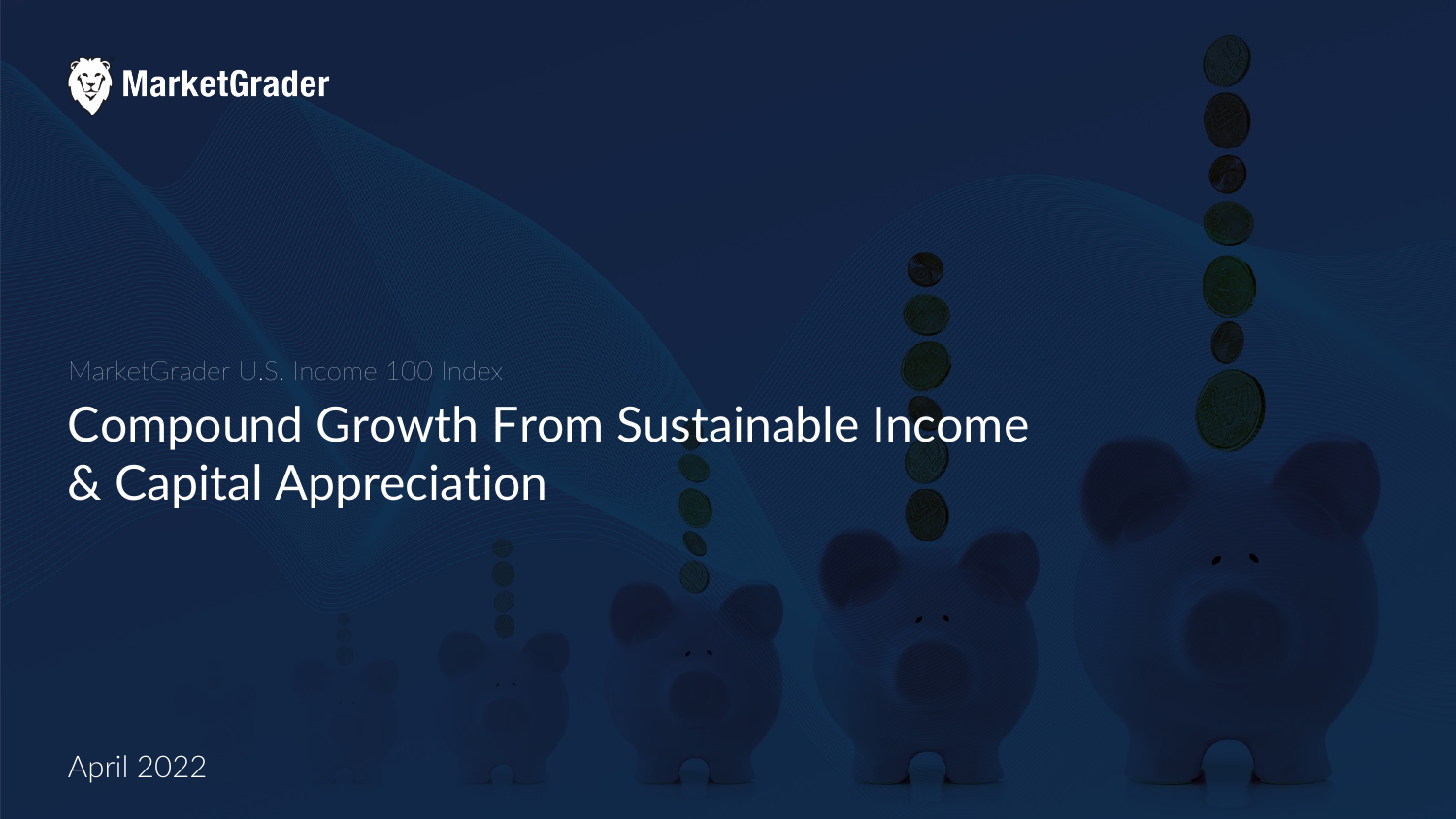The objective of the MarketGrader U.S. Income 100 Index is to measure the performance of the highest dividend-yielding companies that satisfy MarketGrader's quality criteria as defined by our proprietary ratings.

The Index uses a rule-based approach to identify companies that have been consistent dividend payers and are exhibiting increasing dividend yields. The goal of MGUSI is it to maximize dividend payouts while giving up less capital appreciation than traditional equity income-oriented indexes.

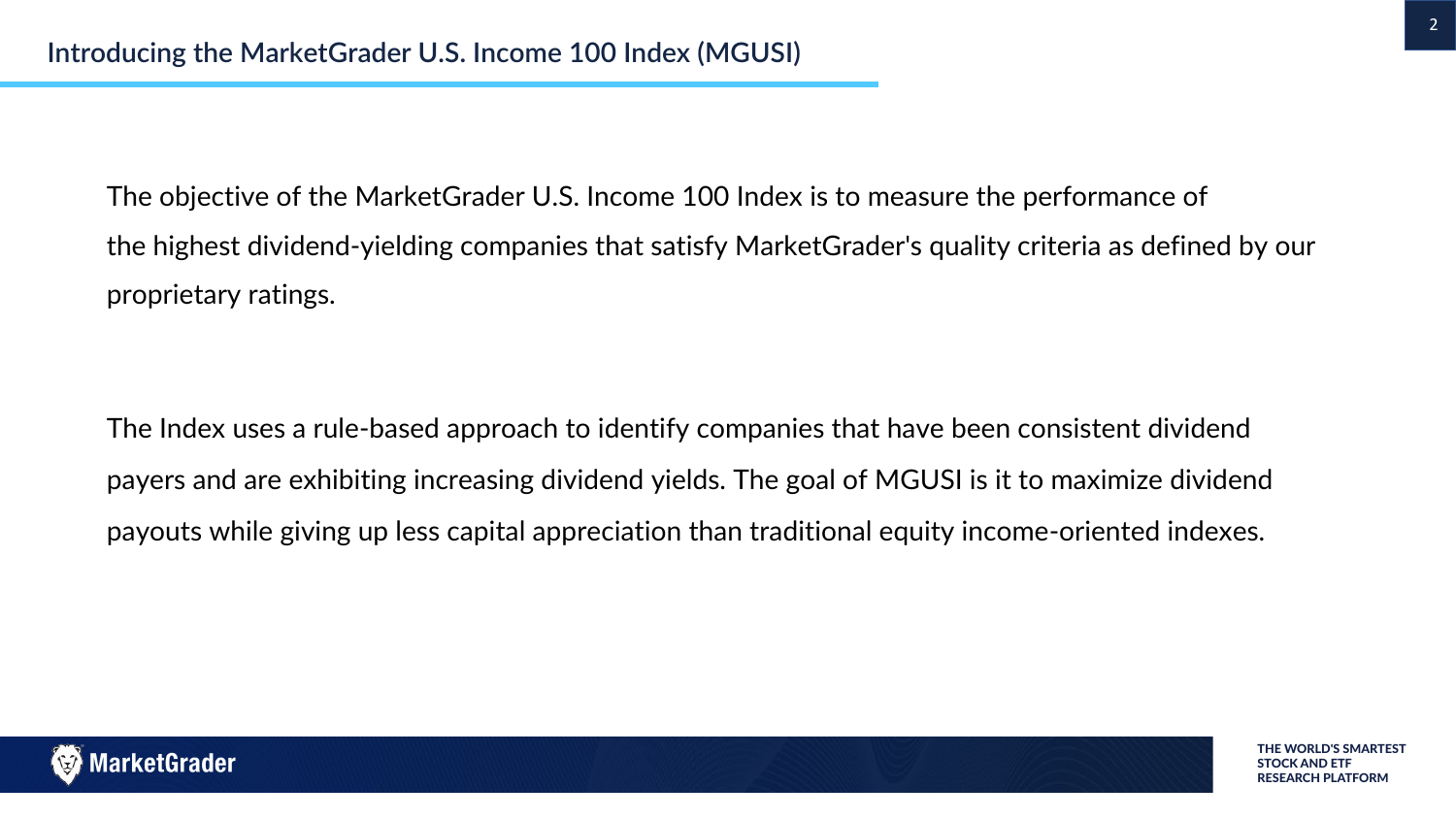- U.S. equity universe ex REITS; inception date: 12/31/2007
- All companies rated "Buy" & "Hold" by MarketGrader
- Liquidity screen of at least \$2 million in average daily trading volume in past three months
- Annual dividend greater than \$0.10; must have paid a dividend in each of the last five years
- Avg. dividend paid in the last 18 months must be greater than the avg. dividend paid in the last 60 months
- 100 companies with the highest yield; no more than 25 companies from a given sector
- Companies are equal-weighted; rebalanced and reconstituted semi-annually
- 10% buffer is applied at reconstitution to limit turnover

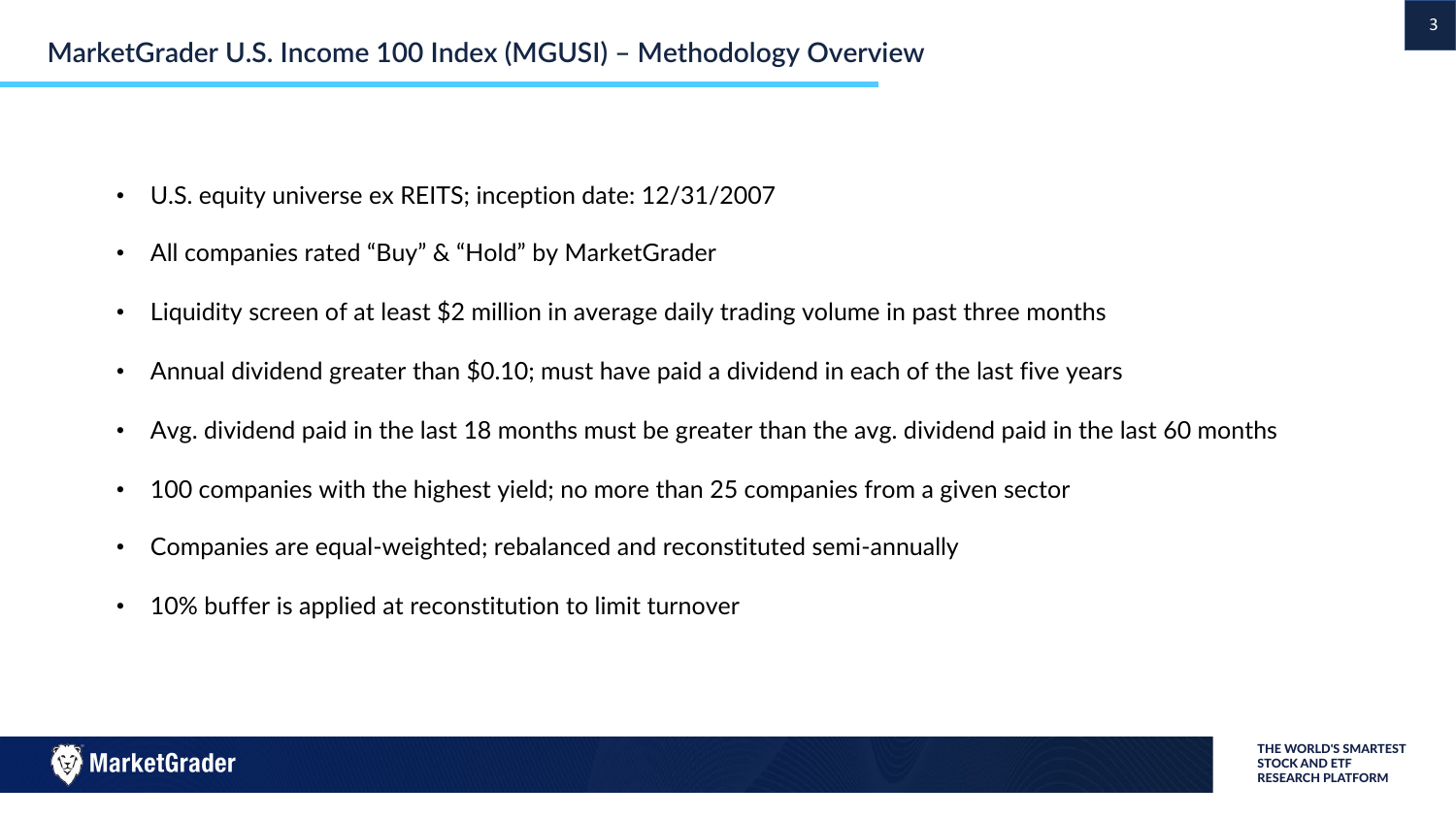

Total Cumulative Performance By Price + Dividend Returns January 2008 Through February 2022

Sources: FactSet, MarketGrader



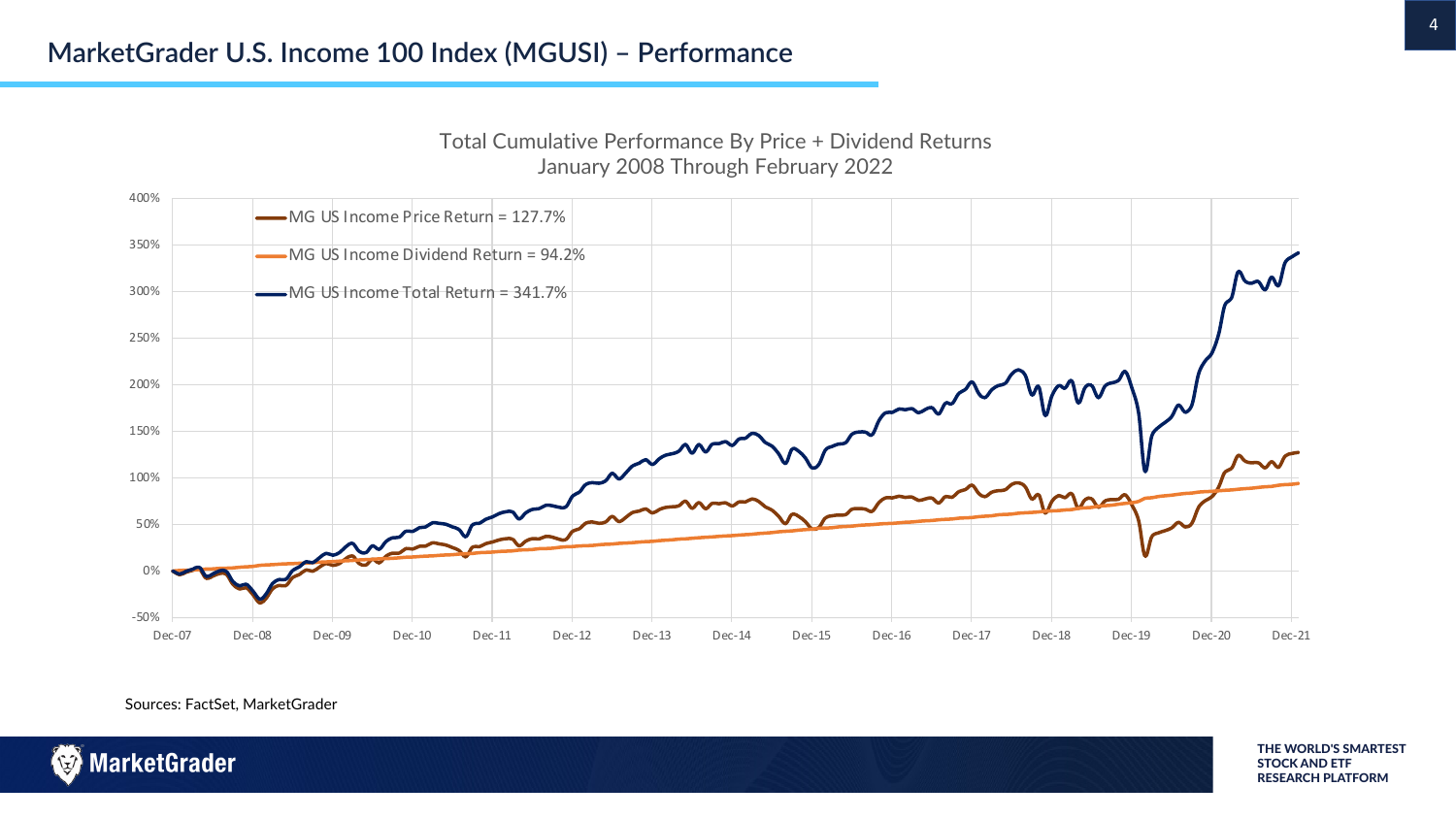

Annualized Price Appreciation + Income January 2008 Through February 2022

Sources: FactSet, MarketGrader



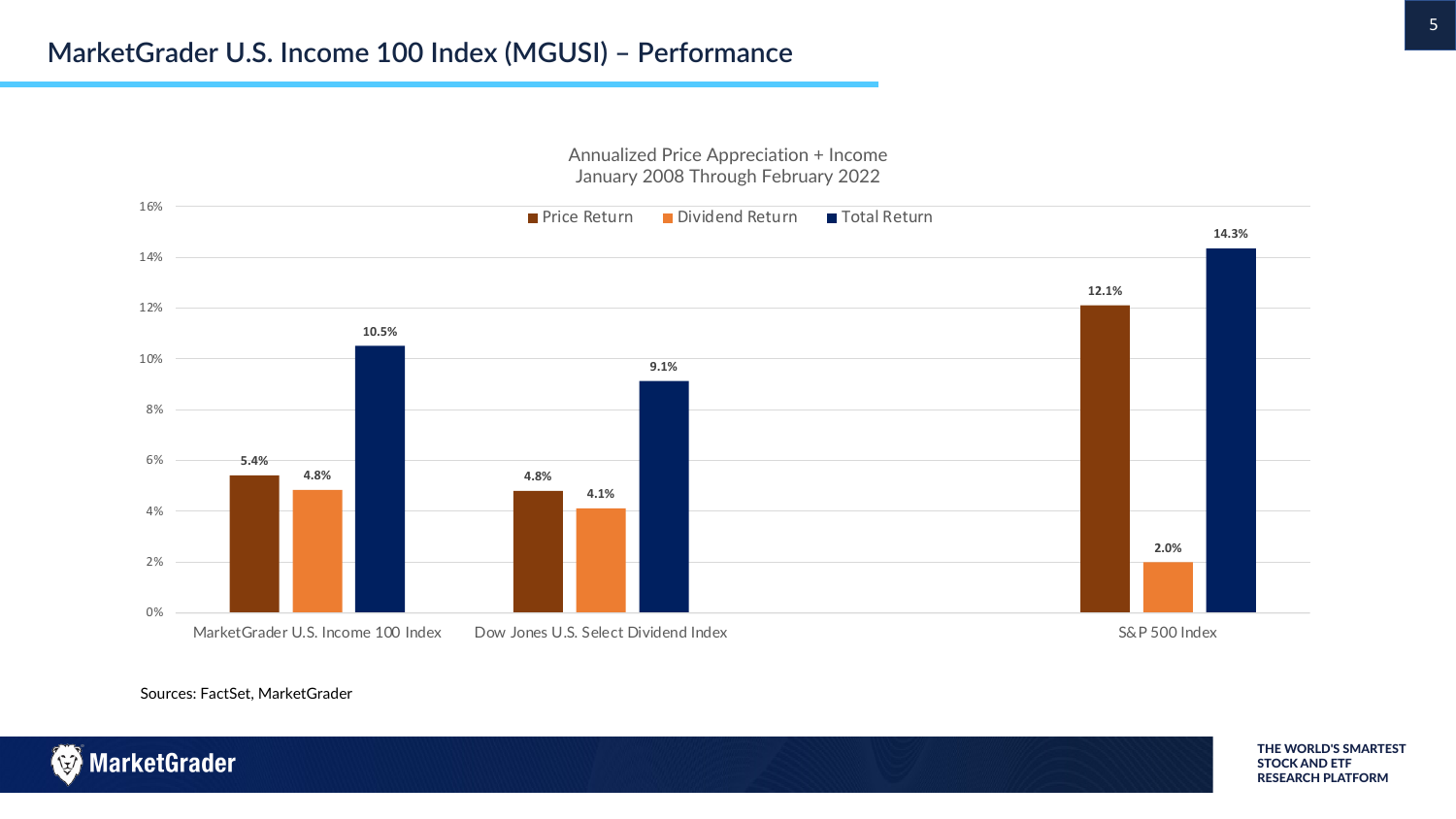

Source: MarketGrader Research. The factor loadings are the significant and positive betas from a multiple regression model that uses the Russell 1K Value, Russell 1K Growth, Russell 2K Value and Russell 2K Growth as the size and style proxies for Large Value, Large Growth, Small Value and Small Growth, respectively.

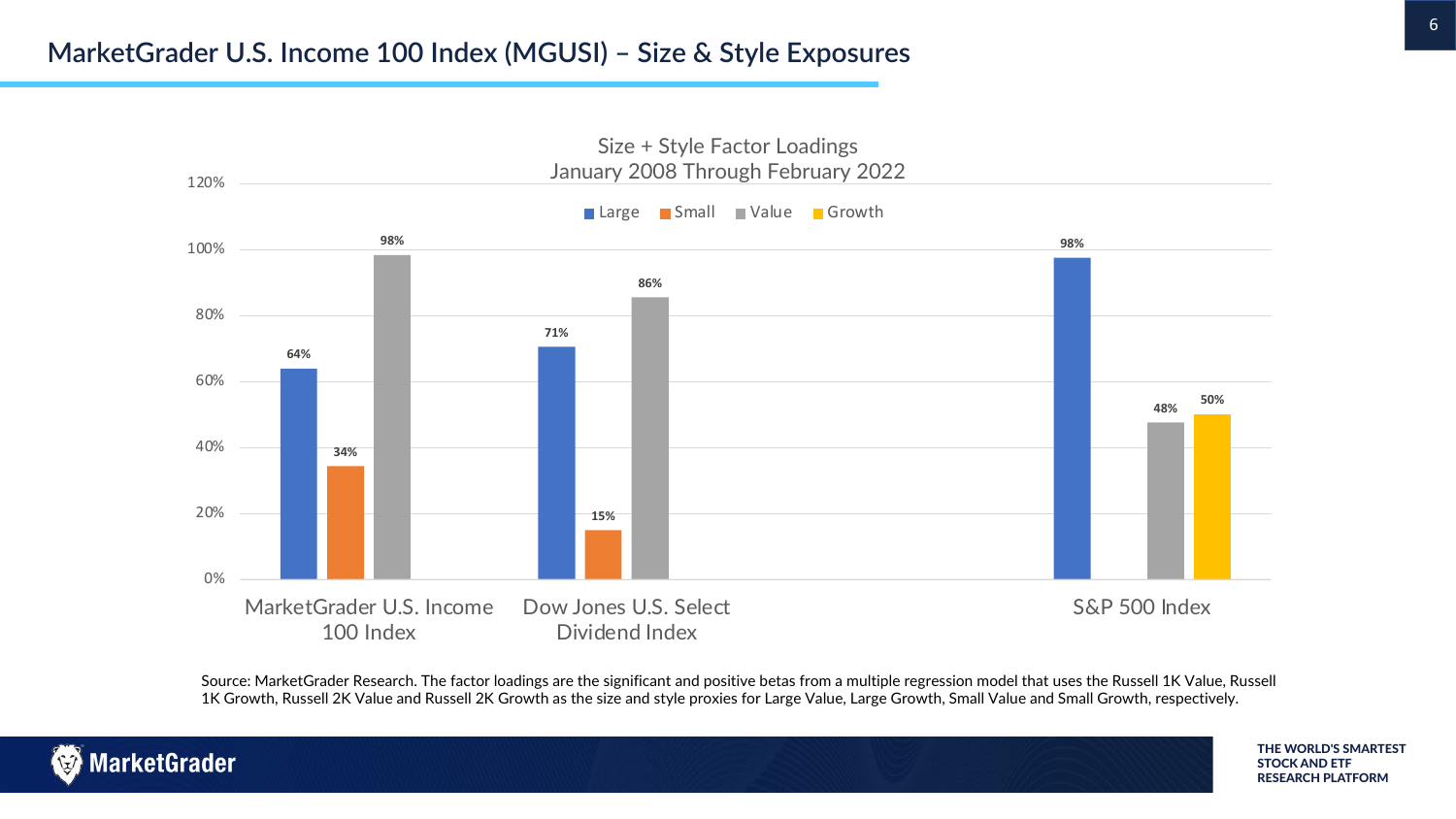Companies with most selections in current Index

| <b>Symbol</b> | <b>Name</b>                         | <b>Times Selected</b> | <b>Dividend Yield</b> |  |  |
|---------------|-------------------------------------|-----------------------|-----------------------|--|--|
| <b>MMP</b>    | Magellan Midstream Partners         | 27                    | 8.32%                 |  |  |
| <b>INTC</b>   | Intel Corp.                         | 20                    | 2.93%                 |  |  |
| <b>UBSI</b>   | United Bankshares, Inc.             | 20                    | 4.05%                 |  |  |
| VZ            | Verizon Communications, Inc.        | 19                    | 4.86%                 |  |  |
| <b>PFS</b>    | <b>Provident Financial Services</b> | 19                    | 4.01%                 |  |  |
| <b>FNB</b>    | F.N.B. Corporation                  | 19                    | 3.83%                 |  |  |
| <b>NYCB</b>   | New York Community Bancorp          | 19                    | 6.42%                 |  |  |
| <b>NWBI</b>   | <b>Northwest Bancshares</b>         | 17                    | 5.92%                 |  |  |
| PFE           | Pfizer Inc.                         | 17                    | 3.04%                 |  |  |
| PNW           | Pinnacle West Capital Corp.         | 17                    | 4.24%                 |  |  |

Source: MarketGrader. Dividend Yields and Market Caps are as of April 4, 2022.

Five largest constituents in current Index

| <b>Symbol</b> | <b>Name</b>       | <b>Market Cap</b> | <b>Dividend Yield</b> |  |
|---------------|-------------------|-------------------|-----------------------|--|
| <b>XOM</b>    | Exxon Mobil Corp. | \$351.9 billion   | 4.21%                 |  |
| <b>CVX</b>    | Chevron Corp.     | \$319.8 billion   | 3.31%                 |  |
| <b>PFE</b>    | Pfizer Inc.       | \$291.3 billion   | 3.04%                 |  |
| ABBV          | AbbVie, Inc.      | \$287.4 billion   | 3.26%                 |  |
| КO            | Coca-Cola Company | \$272.5 billion   | 2.70%                 |  |

Five smallest constituents in current Index

| <b>Symbol</b> | <b>Name</b>                       | <b>Market Cap</b> | <b>Dividend Yield</b> |  |
|---------------|-----------------------------------|-------------------|-----------------------|--|
| <b>RGP</b>    | Resources Connection, Inc.        | \$564.7 million   | 3.23%                 |  |
| <b>MSBI</b>   | Midland States Bancorp, Inc.      | \$644.6 million   | 3.91%                 |  |
| <b>NEWT</b>   | Newtek Business Services Corp.    | \$649.6 million   | 12.27%                |  |
| <b>ACRE</b>   | Ares Commercial Real Estate Corp. | \$742.8 million   | 8.39%                 |  |
| ACCO          | ACCO Brands Corp.                 | \$770.6 million   | 3.48%                 |  |

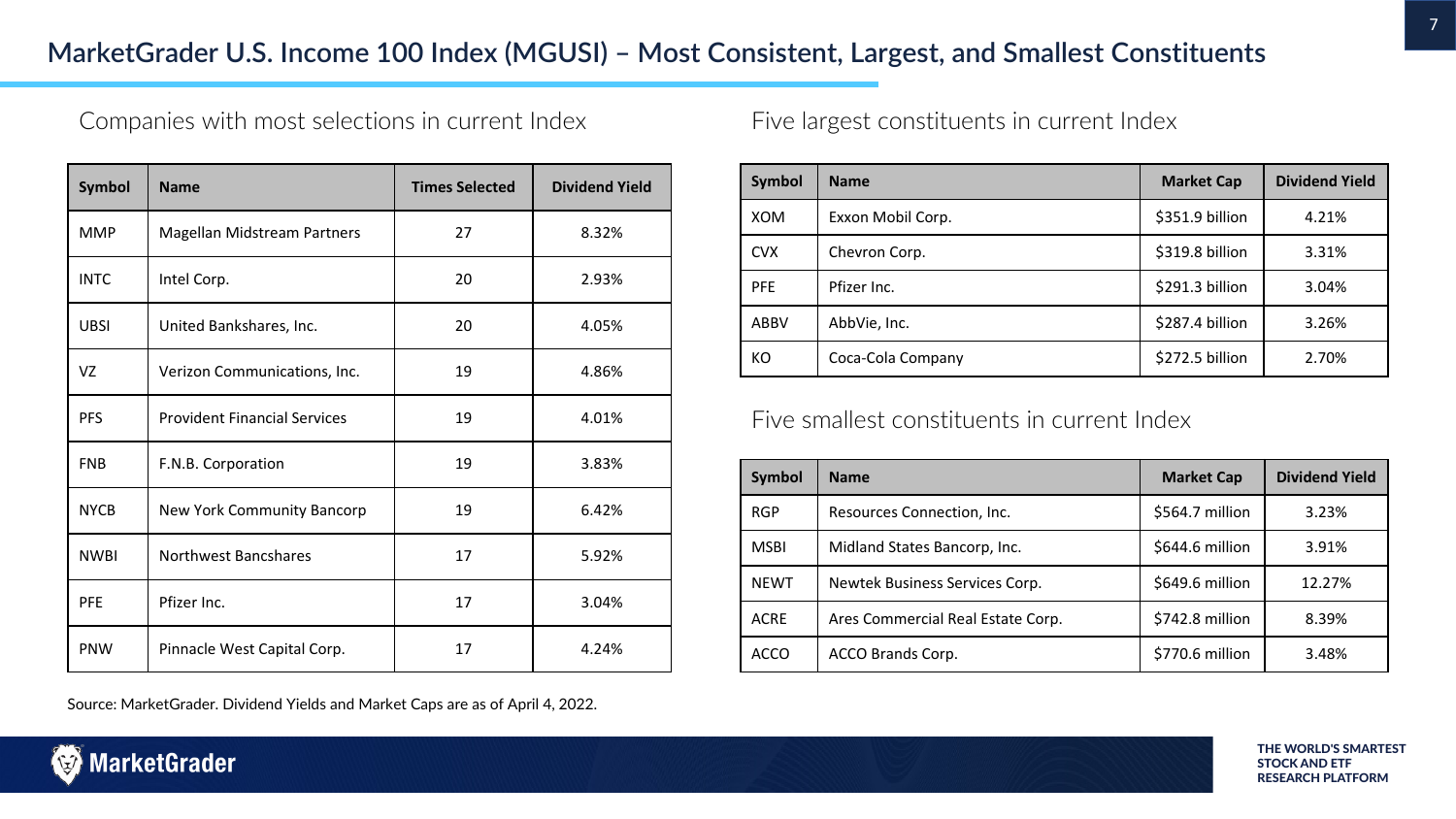## **MarketGrader U.S. Income 100 Index (MGUSI) – Performance**

|                              | MarketGrader U.S. Income 100 Index                       |                           |                     | Dow Jones U.S. Select Dividend Index |                           | S&P 500 Index       |                     |                           |                     |
|------------------------------|----------------------------------------------------------|---------------------------|---------------------|--------------------------------------|---------------------------|---------------------|---------------------|---------------------------|---------------------|
|                              | <b>Price Return</b>                                      | <b>Dividend</b><br>Return | <b>Total Return</b> | <b>Price Return</b>                  | <b>Dividend</b><br>Return | <b>Total Return</b> | <b>Price Return</b> | <b>Dividend</b><br>Return | <b>Total Return</b> |
|                              | January 2008 Through February 2022 (14 Years & 2 Months) |                           |                     |                                      |                           |                     |                     |                           |                     |
| <b>Cumulative Return</b>     | 127.5%                                                   | 94.2%                     | 341.7%              | 94.4%                                | 77.3%                     | 244.6%              | 197.9%              | 33.7%                     | 298.3%              |
| <b>Annualized Return</b>     | 6.0%                                                     | 4.8%                      | 11.1%               | 4.8%                                 | 4.1%                      | 9.1%                | 8.0%                | 2.1%                      | 10.2%               |
| <b>Annualized Std Dev</b>    | 16.6%                                                    | 0.7%                      | 16.4%               | 16.1%                                | 0.4%                      | 16.0%               | 15.7%               | 0.2%                      | 15.7%               |
| Return / Std Dev             | 0.36                                                     | 6.92                      | 0.67                | 0.30                                 | 9.44                      | 0.57                | 0.51                | 10.32                     | 0.65                |
|                              | 10 Years Ending February 2022                            |                           |                     |                                      |                           |                     |                     |                           |                     |
| <b>Cumulative Return</b>     | 70.2%                                                    | 60.3%                     | 172.8%              | 122.4%                               | 47.3%                     | 227.5%              | 220.3%              | 21.9%                     | 290.4%              |
| <b>Annualized Return</b>     | 5.5%                                                     | 4.8%                      | 10.6%               | 8.3%                                 | 3.9%                      | 12.6%               | 12.3%               | 2.0%                      | 14.6%               |
| <b>Annualized Std Dev</b>    | 16.0%                                                    | 0.7%                      | 15.7%               | 13.4%                                | 0.4%                      | 13.4%               | 13.2%               | 0.2%                      | 13.2%               |
| Return / Std Dev             | 0.34                                                     | 6.57                      | 0.67                | 0.62                                 | 8.85                      | 0.94                | 0.93                | 10.65                     | 1.10                |
|                              | 5 Years Ending February 2022                             |                           |                     |                                      |                           |                     |                     |                           |                     |
| <b>Cumulative Return</b>     | 26.1%                                                    | 27.8%                     | 61.1%               | 33.8%                                | 22.1%                     | 63.4%               | 85.0%               | 9.5%                      | 102.7%              |
| <b>Annualized Return</b>     | 4.7%                                                     | 5.0%                      | 10.0%               | 6.0%                                 | 4.1%                      | 10.3%               | 13.1%               | 1.8%                      | 15.2%               |
| <b>Annualized Std Dev</b>    | 20.2%                                                    | 0.9%                      | 19.9%               | 16.7%                                | 0.4%                      | 16.7%               | 15.7%               | 0.2%                      | 15.8%               |
| Return / Std Dev             | 0.23                                                     | 5.59                      | 0.50                | 0.36                                 | 9.28                      | 0.62                | 0.83                | 11.12                     | 0.96                |
| 3 Years Ending February 2022 |                                                          |                           |                     |                                      |                           |                     |                     |                           |                     |
| <b>Cumulative Return</b>     | 25.5%                                                    | 17.7%                     | 47.6%               | 26.2%                                | 13.3%                     | 42.9%               | 57.1%               | 5.3%                      | 65.3%               |
| <b>Annualized Return</b>     | 7.9%                                                     | 5.6%                      | 13.9%               | 8.1%                                 | 4.2%                      | 12.6%               | 16.2%               | 1.7%                      | 18.2%               |
| <b>Annualized Std Dev</b>    | 23.8%                                                    | 1.1%                      | 23.3%               | 20.1%                                | 0.4%                      | 20.1%               | 17.7%               | 0.1%                      | 17.7%               |
| Return / Std Dev             | 0.33                                                     | 5.21                      | 0.60                | 0.40                                 | 10.21                     | 0.63                | 0.92                | 12.49                     | 1.03                |

Sources: FactSet, MarketGrader.